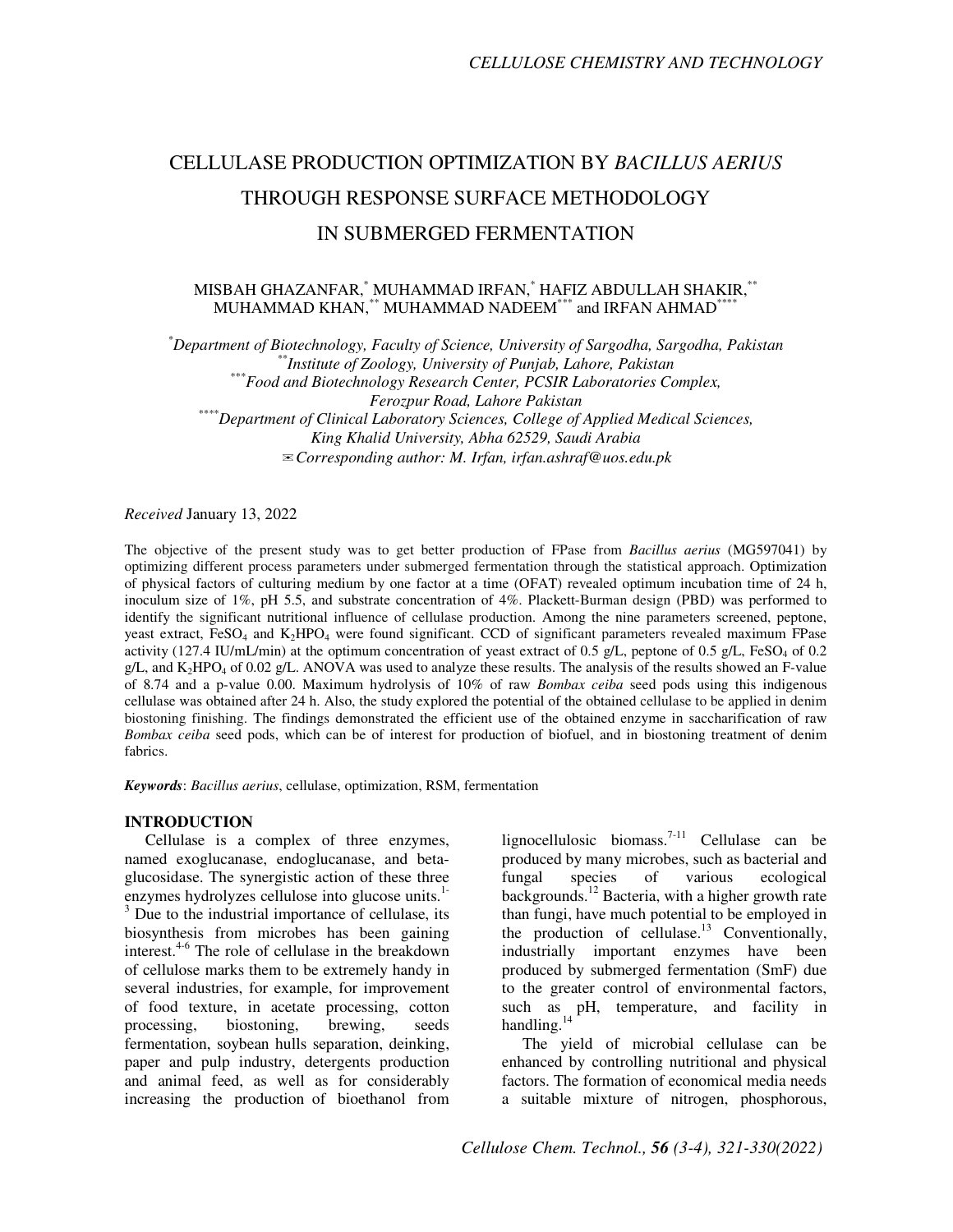potassium, carbon, and trace element sources. Different parameters, such as temperature, pH, incubation time, aeration, and growth nutrients, remarkably influence the yield of cellulases formed by various microorganisms.<sup>15</sup> Conventional or statistical methods can be used to manipulate nutritional parameters. The conventional method includes varying one independent factor at a time, while retaining the others at a constant level. However, the statistical approach presents various merits over others, being quick and authentic, putting up significant parameters, facilitating in comprehending the interactions between parameters at different concentrations, and lessens experiment number greatly, which results in saving glassware, manpower, time and chemicals.<sup>13</sup>

For building models, designing experiments, assessing the influence of various parameters, and discovering the optimum conditions for better results and decreasing the experiment number, response surface methodology (RSM) is now considered a standard statistical approach. In biological processes, *e.g.* in the production of enzymes, RSM has been employed for optimizing microorganisms' growth and enzyme production.<sup>16,17</sup> Keeping in mind a collection of potential medium constituents, we used initial screening of all constituents using Plackett– Burman design (PBD) for optimizing the medium components. This design discerns the constituents with a significant effect on response factors, *i.e.* cellulase production. Central composite design (CCD) was then employed to identify the optimal values of the significant parameters for improved cellulase production from *Bacillus* strain in submerged fermentation using seed pods of *Bombax ceiba* as cellulosic substrate. This substrate is cheap, easily and abundantly available, and has high polysaccharide content. To the authors' knowledge, there is no research reported so far on the use of this lignocellulosic substrate for cellulase production by *B. aerius*.

# **EXPERIMENTAL**

#### **Microorganism and inoculum preparation**

A bacterial strain *Bacillus aerius* (MG597041) isolated from soil, identified by rRNA sequencing, was used for cellulase production.<sup>18</sup> Twenty milliliters of sterilized nutrient broth were inoculated with a loopful bacterial strain and kept for 24 h in an incubator at 37 °C, at a shaking speed of 120 rpm. The inoculum was freshly prepared each time.

#### **Cellulosic substrate preparation**

Seed pods of *B. ceiba* were picked locally, in district Sargodha, Punjab, Pakistan. Seed pods were washed, dried, and milled into powdered form for further use.<sup>8</sup>

#### **Enzyme production**

For enzyme production, twenty-five milliliters of the medium as per experimental design was taken in 100 mL conical flasks.<sup>18</sup> The media were sterilized at 121 °C, 15 psi for 15 min. After cooling, each flask was inoculated with the bacterial strain and incubated at 37 °C in a shaking incubator for four days. Then, samples were taken aseptically after every 24 h. The samples were centrifuged at 10000 rpm for 10 min to obtain the crude extract, which served as an enzyme source.

#### **Optimization of physical and nutritional parameters**

Cellulase production from the isolated strain was optimized using the one factor at a time (OFAT) approach, by changing fermentation variables, *i.e.* concentration of substrate (seed pods of *B. ceiba*) (0.5- 5%), pH (4-8), incubation time (24-96 h), inoculum size (0.5-5%). Cellulase production was estimated by FPase activity. In PBD, nine variables, including  $MgSO<sub>4</sub>$ , yeast extract, NaCl, peptone,  $(NH<sub>4</sub>)<sub>2</sub>SO<sub>4</sub>$ , FeSO<sub>4</sub>, MnSO<sub>4</sub>, KH<sub>2</sub>PO<sub>4</sub> and K<sub>2</sub>HPO<sub>4</sub>, were set at two levels: -1 and +1, for low and high levels, respectively (Table 1) in a 12 run experiment.<sup>19</sup>

After shortlisting significant parameters by PBD, CCD of RSM was performed to determine the optimum levels of growth medium components. CCD was conducted by an experiment with 31 runs, and enzyme activity was measured by FPase assay.

#### **Enzyme assay**

A mixture of exoglucanases and endoglucanases constitutes the Filter paper (FPase) activity, resulting from the degradation of a strip of Whatman filter paper No.1 (1.0 cm $\times$ 6.0 cm in size).<sup>20</sup> One milliliter of a 50 mM sodium citrate buffer solution with a pH of 4.8, a filter paper strip, and 0.5 mL of the crude enzyme were added to the test tube containing the reaction assay. The samples were left in a water bath at 50  $^{\circ}$ C for 30 min, then, the reaction was stopped by adding 1.5 mL of DNS. The tubes were left in boiling water for 10 min before measuring absorbance at 540 nm. One-unit enzyme activity was defined as the amount of enzyme required to produce 1 micromole reducing sugar equivalent per minute under assay conditions.

#### **Application of cellulase for saccharification**

Biomass saccharification was performed by following the method described by Irfan *et al*. 21 Specifically, a substrate loading of 2% (raw *Bombax ceiba* seed pods) was hydrolyzed with 100 IU/mL of cellulase (produced by *Bacillus aerius* MG597041) in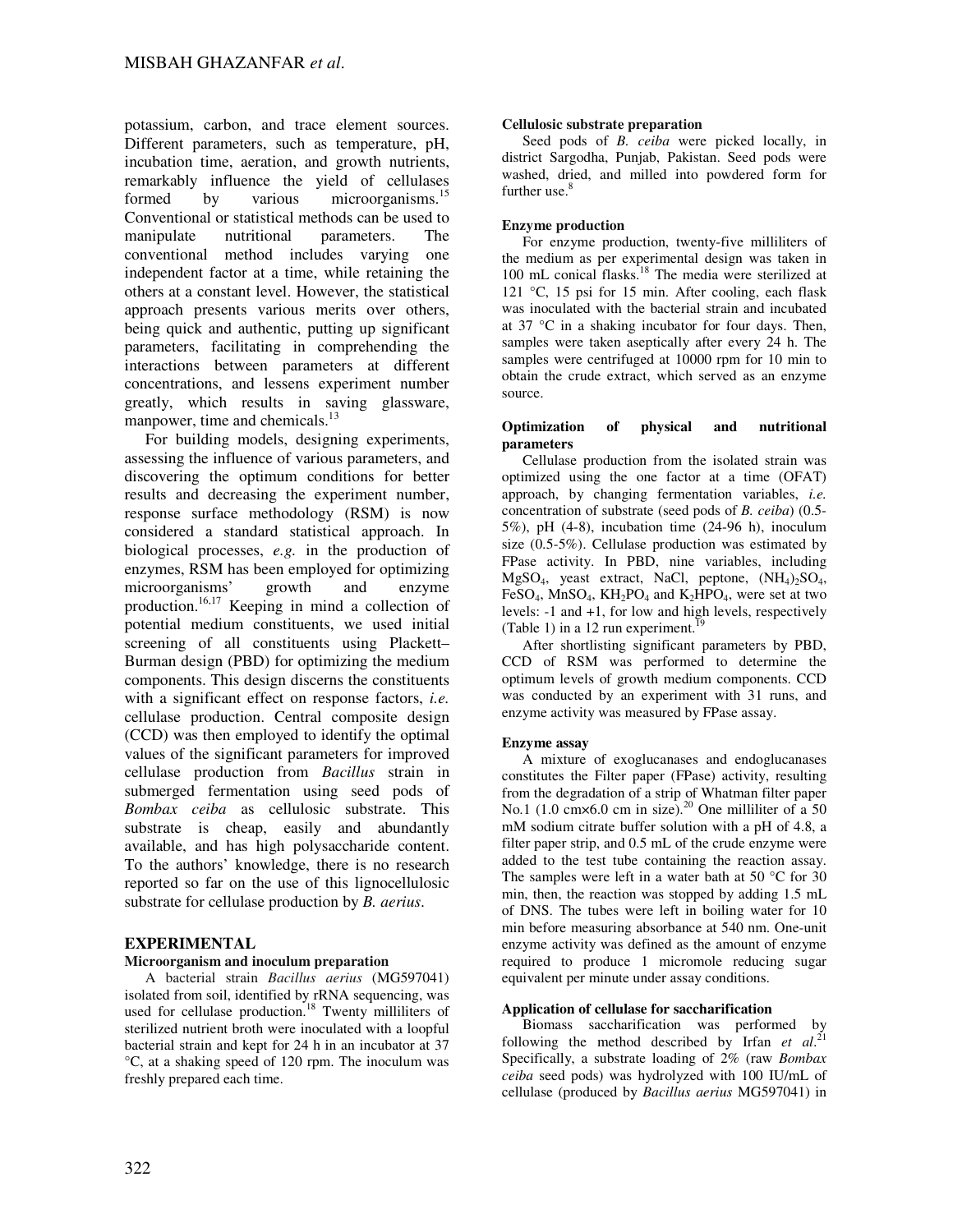a 250 mL Erlenmeyer flask. Saccharification was conducted at 50 °C for a total time period of 28 h. The material was centrifuged at 10,000 rpm for 10 min at the end of saccharification. The supernatant was collected for the analysis of sugar. Saccharification  $(\%)$  was calculated using the following formula:<sup>21</sup> Saccharification (%) =  $\frac{\text{Reducing suggests released (mg/ml)}}{\text{S} \cdot \text{R} \cdot \text{S} \cdot \text{R} \cdot \text{R} \cdot \text{R} \cdot \text{R} \cdot \text{R} \cdot \text{R} \cdot \text{R} \cdot \text{R} \cdot \text{R} \cdot \text{R} \cdot \text{R} \cdot \text{R} \cdot \text{R} \cdot \text{R} \cdot \text{R} \cdot \text{R} \cdot \text{R} \cdot \text{R} \cdot \text{R} \cdot \text{R} \cdot \text{R} \cdot \text{R} \cdot \text{R} \cdot \text$ Substrate used (mg/ml)

| Sr. No.                     | Parameters            | Label     | Codes |      |  |
|-----------------------------|-----------------------|-----------|-------|------|--|
|                             |                       |           | $+1$  | - 1  |  |
|                             | $MgSO_4(\%)$          | $\rm X_1$ | 0.2   | 0.01 |  |
| $\mathcal{D}_{\mathcal{L}}$ | Yeast extract $(\% )$ | $\rm X_2$ | 0.5   | 0.1  |  |
| 3                           | NaCl $(\%)$           | $X_3$     | 0.5   | 0.1  |  |
| 4                           | Peptone $(\%)$        | $\rm X_4$ | 0.5   | 0.1  |  |
|                             | $(NH_4)_2SO_4(\%)$    | $X_5$     | 0.5   | 0.1  |  |
| 6                           | $FeSO4(\%)$           | $\rm X_6$ | 0.2   | 0.1  |  |
|                             | $MnSO4(\%)$           | $\Chi_7$  | 0.03  | 0.01 |  |
| 8                           | $KH_2PO_4(\%)$        | $\rm X_8$ | 0.05  | 0.02 |  |
|                             | $K_2HPO4(\%)$         | $\rm X_o$ | 0.05  | 0.02 |  |

Table 1 Range of parameters used for Plackett Burman design

#### **Application of cellulase as biostoning agent**

The biostoning experiment was carried out by following the method reported by Gautam and Sharma.<sup>22</sup> A piece of fabric (denim) was prewashed for 10 min at 60 °C. Then, it was cut to pieces of  $5 \times 5$  cm size. Cellulase treatment was done in 250 mL conical flasks containing 100 mL of crude cellulase and a magnetic pellet was added into the conical flask to help the color removal. A conical flask containing 100 mL of distilled water was used as control. The conical flasks were placed at 50 °C on a heated magnetic stirrer for 30 min at 50 rpm. After removing the fabrics from the conical flask, they were soaked for 10 min in 100 mL of 10 mM NaOH. The denim was rubbed and then washed gently with 10 mM NaOH for 2 min. Finally, it was rinsed with tap water. The denim piece was dried for 1 h at 105 °C and air dried at room temperature. The color of the fabric samples was observed and optical density at 390 nm was recorded.

# **Statistical analysis**

applied to analyze results statistically.

#### **RESULTS AND DISCUSSION**

Cellulose is the major structural constituent of plants.<sup>22</sup> Microbial cellulolytic enzymes are required for the degradation of cellulosic materials, as it is a complex process. $23$  In this study, we employed a soil isolated bacterium *B. aerius* (MG597041) in submerged fermentation for cellulase production using *B. ceiba* waste. Previously, Irfan *et al.* isolated cellulosedegrading bacteria *Bacillus subtilis* K-18 from soil and used potato peel as a carbon source in

submerged fermentation for cellulase production.<sup>24</sup> *Paenibacillus terrae* was also found to be a potential producer of cellulase, isolated from soil in the subtropical region of China.<sup>25</sup> *Cellulomonas* sp. ASN2 was isolated from soil and showed maximum cellulase production.<sup>26</sup> Sharma *et al*. isolated *Bacillus tequilensis* from soil and used wheat bran as a carbon source in submerged fermentation for cellulase production.<sup>27</sup>

As for cellulase production, the environmental factors influence it significantly, thus the shaken flask fermentation method was used to optimize these factors.<sup>28</sup> We optimized four physical parameters, including substrate concentration, pH, inoculum size and incubation time, by OFAT for cellulase production using the selected strain (*B. aerius*) and the selected substrate (seed pods of *B. ceiba*). FPase activity was estimated to determine cellulase production. Enzyme activity increased with an increase in substrate concentration and maximum FPase activity of 116.58 IU/mL/min was observed at 4% concentration of the substrate. Further increase in substrate loading caused a drop in FPase activity (Fig. 1). The bars in the graphs indicate variation among triplicates. Sharma *et al*. found maximum cellulase production by *Bacillus tequilensis* S28, using 3% concentration of wheat bran.<sup>27</sup> *Bacillus aquimaris*  isolated from the gut of *Labeo rohita* exhibited maximum cellulase yield at 2.5% sugarcane bagasse.<sup>19</sup>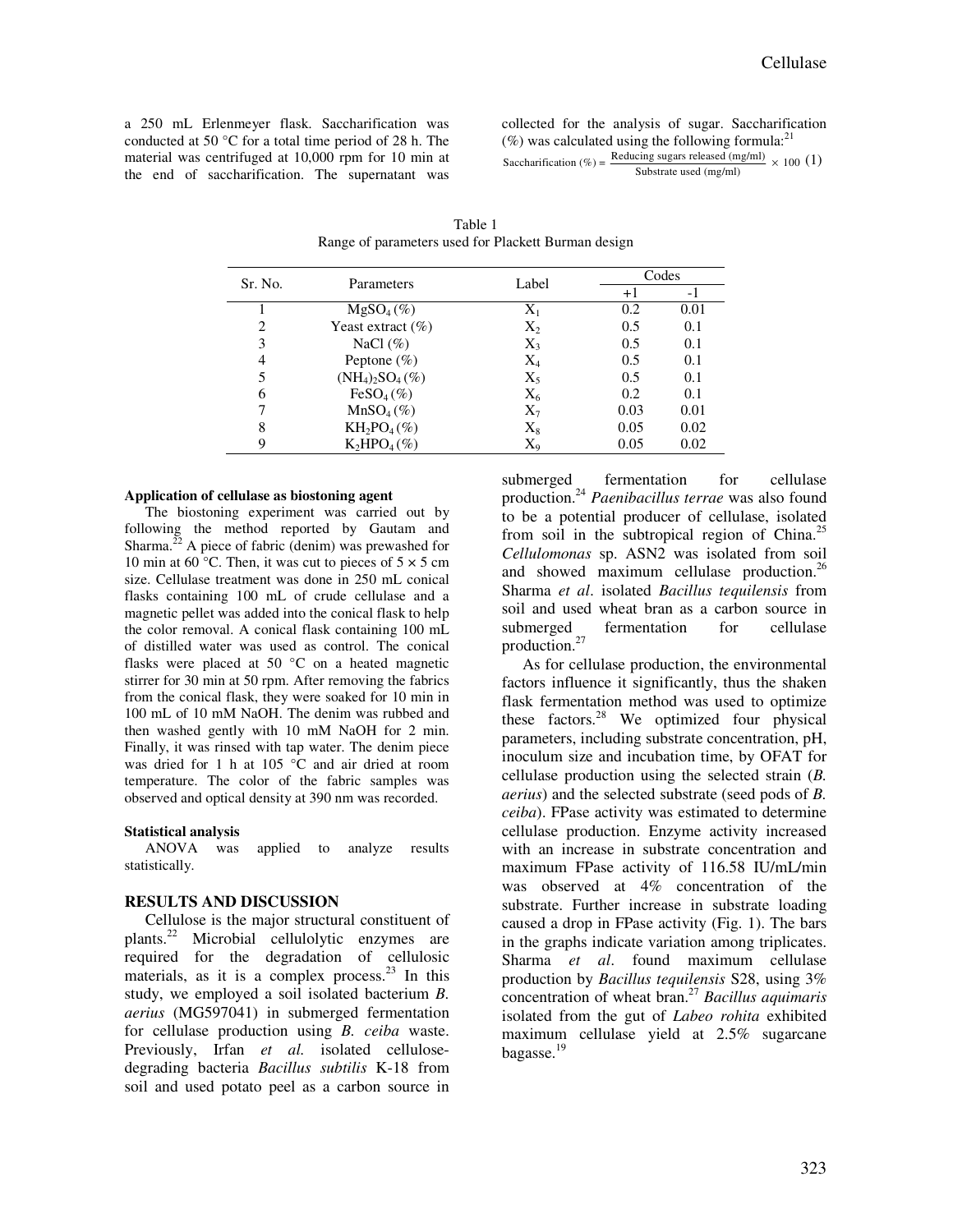

Figure 1: Optimization of substrate (%) for cellulase production through OFAT



Figure 3: Optimization of inoculum size (%) for cellulase production through OFAT

Maximum activity (117.8 IU/mL/min) in the case of pH optimization was observed at pH 5.5; a decline in activity was recorded as the pH increased towards neutrality and alkalinity (Fig. 2). Singh *et al*. found the highest production of cellulase at pH 5.65 by *Bacillus amyloliquefaciens* SS35.<sup>29</sup> Liang *et al.* recorded maximum cellulase activity at pH 5.5 by *Paenibacillus terrae*. <sup>25</sup> Irfan *et al.* studied *Bacillus subtilis* K-18 and reported optimum pH of 7 for maximum cellulase activity, which decreased as the pH increased towards alkalinity.<sup>24</sup> Nkohla *et al*. investigated optimum culture conditions for cellulase production from *Bacillus cereus* SAMRC-UFH1 under SmF. Cellulase was optimally produced (102.7 U/mL) after 84 h of cultivation at pH 6, at a temperature of  $25^{\circ}$ C, and agitation speed of 150 rpm.<sup>30</sup>

Optimization of inoculum size resulted in the maximum activity of 120.3 IU/mL/min at 1% inoculum. Enzyme activity increased from an inoculum size of 0.5% to 1%, but it declined gradually as inoculum size increased (Fig. 3). The enzyme activity declined beyond the optimum inoculum concentration, because the increasing competition among microbes for space and nutrients reduced their growth. Another reason for



Figure 2: Optimization of pH for cellulase production through OFAT



Figure 4: Optimization of incubation time (h) for cellulase production through OFAT

the loss of enzyme activity was an accumulation of secondary metabolites and toxic products, which affected the duration of the stationary phase. Acharya and Chaudhary examined cellulase production by *Bacillus licheniformis* WBS1 and reported maximum production of cellulase at an inoculum concentration of 2% (v/v).<sup>31</sup> Shankar and Isaiarasu worked on *Bacillus pumilus* and found an optimal inoculum size of 2% (v/v) for cellulase production.<sup>32</sup>

As for time optimization, the best enzyme titer (FPase activity of 123.2 IU/mL/min) was attained after a fermentation period of 24 h. Enzyme activity was studied for four days. It was observed that enzyme activity decreased continuously after the first 24 h of incubation, as shown in Figure 4.

To obtain maximum cellulase titer, nine nutritional parameters  $(MgSO<sub>4</sub>,$  yeast extract, NaCl, peptone,  $(NH_4)_2SO_4$ , FeSO<sub>4</sub>, MnSO<sub>4</sub>,  $KH_2PO_4$ ,  $K_2HPO_4$ ) were optimized by PBD. Among these nine parameters, yeast extract, peptone,  $FeSO<sub>4</sub>$  and  $K<sub>2</sub>HPO<sub>4</sub>$  were found as significant parameters (Fig. 5), whereas the other six factors appeared insignificant for cellulase production. The observed values of FPase activity are given in Table 2. Contour plots for interactions of yeast extract, peptone,  $FeSO<sub>4</sub>$  and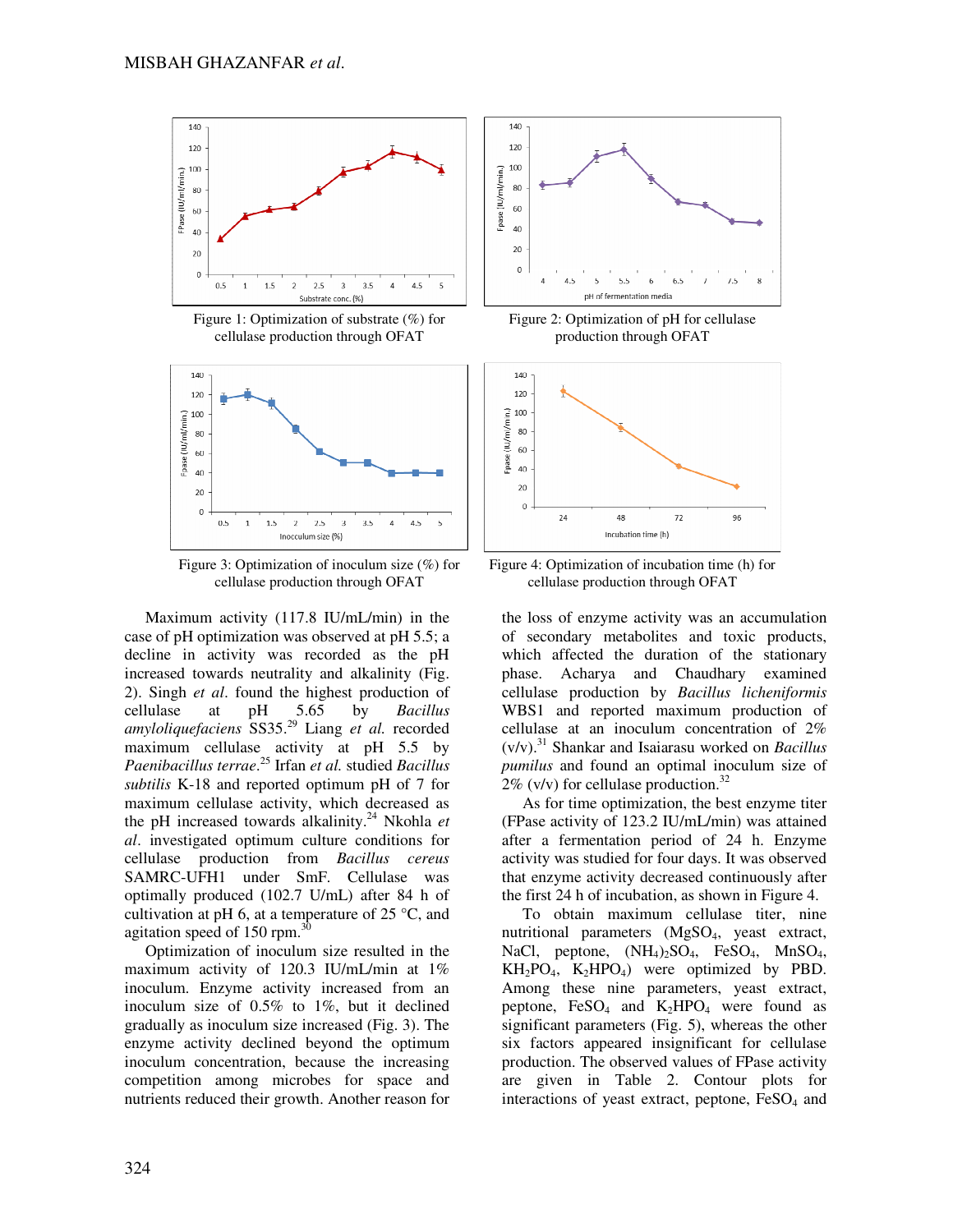$K_2HPO_4$  for cellulase production are displayed in Figure 6. The significant nutritional parameters influencing the production of cellulase were further employed in CCD for maximizing enzyme production. The optimum medium composition for maximum cellulase production (127.4 IU/mL/min) was 0.5 g/L yeast extract, 0.5 g/L peptone, 0.2 g/L FeSO<sub>4</sub> and 0.02 g/L K<sub>2</sub>HPO<sub>4</sub> (Table 3). ANOVA was performed and resulted in an F-value of 8.74 and a p-value of 0.00 (Table 4). The regression equation depicts the significance of the results (Eq. 2).

Regression equation in uncoded units:

FPase =  $104.9 + 42.0X_1 - 48.7X_2 - 132X_3$  –  $1709X_4 - 139.8X_1^2 + 75.1X_2^2 - 426X_3^2 + 20118X_4^2$ +  $220.8X_1 * X_2$  +  $20X_1 * X_3$  +  $305X_1 * X_4$  +  $346X_2^*X_31919X_2^*X_4 + 4492X_3^*X_4$  (2)

Sharma *et al*. also performed PBD, followed by CCD, to investigate significant nutritional parameters for cellulase production by *Bacillus tequilensis* and found ammonium chloride (4.99 g/L), peptone (4.94 g/L), Tween-20 (0.53 g/L), yeast extract (2.00 g/L), calcium chloride (0.20  $g/L$ ) and cobalt chloride (0.60  $g/L$ ) as effective parameters.<sup>27</sup> Anjum and coworkers obtained the highest cellulase production (1.3617 IU/mL/min) by *Bacillus subtilis* K-18 using acacia sawdust.<sup>33</sup> To optimize cellulase production by *Bacillus aquimaris*, Khalid *et al.* performed PBD, followed by BBD of RSM, and reported maximum yield of endoglucanase (437.3833 IU) achieved at 2.5% sugarcane bagasse, 0.01%  $MgSO<sub>4</sub>$  and  $0.5\%$  (NH<sub>4</sub>)<sub>2</sub>SO<sub>4</sub> after 24 h of fermentation.<sup>19</sup>



Figure 5: Pareto chart showing effects of independent variables on production of cellulase

Table 2 PBD for screening of nutritional parameters (g/L) for cellulase production by *B. aerius* in submerged fermentation

| Run No.  | $X_1$ | $X_{2}$ | $X_3$ | $\rm X_4$ | $X_{5}$ | $X_6$ | $X_{7}$ | $X_8$ | $X_{9}$ | Response (IU) |
|----------|-------|---------|-------|-----------|---------|-------|---------|-------|---------|---------------|
|          | 0.2   | 0.5     | 0.5   | 0.5       | 0.5     | 0.2   | 0.03    | 0.05  | 0.05    | 80.77         |
| $\gamma$ | 0.01  | 0.5     | 0.1   | 0.5       | 0.5     | 0.2   | 0.01    | 0.02  | 0.02    | 120.5         |
| 3        | 0.01  | 0.1     | 0.5   | 0.1       | 0.5     | 0.2   | 0.03    | 0.02  | 0.02    | 98.29         |
| 4        | 0.2   | 0.1     | 0.1   | 0.5       | 0.1     | 0.2   | 0.03    | 0.05  | 0.02    | 107.7         |
| 5        | 0.01  | 0.5     | 0.1   | 0.1       | 0.5     | 0.1   | 0.03    | 0.05  | 0.05    | 96.23         |
| 6        | 0.01  | 0.1     | 0.5   | 0.1       | 0.1     | 0.2   | 0.01    | 0.05  | 0.05    | 97.07         |
| 7        | 0.01  | 0.1     | 0.1   | 0.5       | 0.1     | 0.1   | 0.03    | 0.02  | 0.05    | 104.7         |
| 8        | 0.2   | 0.1     | 0.1   | 0.1       | 0.5     | 0.1   | 0.01    | 0.05  | 0.02    | 123.6         |
| 9        | 0.2   | 0.5     | 0.1   | 0.1       | 0.1     | 0.2   | 0.01    | 0.02  | 0.05    | 75.83         |
| 10       | 0.2   | 0.5     | 0.5   | 0.1       | 0.1     | 0.1   | 0.03    | 0.02  | 0.02    | 123.7         |
| 11       | 0.01  | 0.5     | 0.5   | 0.5       | 0.1     | 0.1   | 0.01    | 0.05  | 0.02    | 119.5         |
| 12       | 0.2   | 0.1     | 0.5   | 0.5       | 0.5     | 0.1   | 0.01    | 0.02  | 0.05    | 101.4         |

 $X_1 = MgSO_4$ ,  $X_2$  = yeast extract,  $X_3$  = NaCl,  $X_4$  = peptone,  $X_5$  = (NH<sub>4</sub>)<sub>2</sub>SO<sub>4</sub>,  $X_6$  = FeSO<sub>4</sub>,  $X_7$  = MnSO<sub>4</sub>,  $X_8$  = KH<sub>2</sub>PO<sub>4</sub>,  $X_9$  $= K<sub>2</sub>HPO<sub>4</sub>$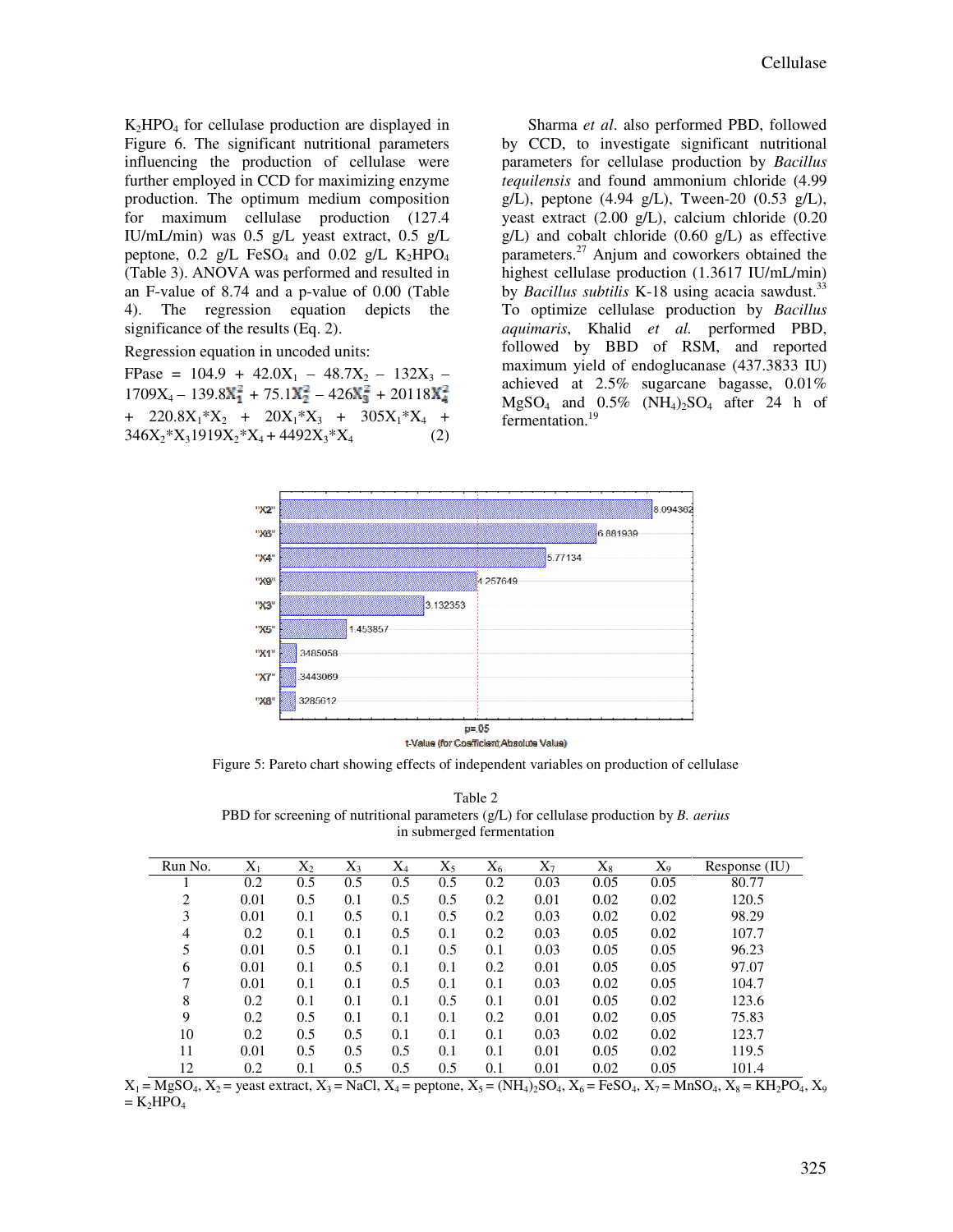

Figure 6: Contour plots of interactions of yeast extract, peptone,  $FesO_4$  and  $K_2HPO_4$  for cellulase production

Table 3 CCD for optimizing significant nutritional parameters (g/L) for the production of cellulase by *B. aerius* in submerged fermentation

| Run            | Yeast   | Peptone | FeSO <sub>4</sub> | $K_2HPO_4$ |          | FPase (IU) |           |
|----------------|---------|---------|-------------------|------------|----------|------------|-----------|
| #              | $(X_1)$ | $(X_2)$ | $(X_3)$           | $(X_4)$    | Observed | Predicted  | Residual  |
| 1              | 0.5     | 0.5     | 0.1               | 0.05       | 89.01    | 88.2864    | 0.7236    |
| 2              | 0.3     | 0.3     | 0.15              | 0.005      | 99.61    | 96.8146    | 2.7854    |
| 3              | 0.5     | 0.1     | 0.2               | 0.02       | 51.82    | 54.2558    | $-2.4348$ |
| $\overline{4}$ | 0.5     | 0.1     | 0.1               | 0.02       | 62.91    | 66.841     | $-3.931$  |
| 5              | 0.1     | 0.5     | 0.1               | 0.05       | 53.94    | 53.9942    | $-0.0472$ |
| 6              | 0.7     | 0.3     | 0.15              | 0.035      | 62.14    | 68.214     | $-6.074$  |
| 7              | 0.3     | 0.3     | 0.15              | 0.035      | 74.26    | 75.3839    | $-1.1239$ |
| 8              | 0.3     | 0.3     | 0.15              | 0.035      | 74.96    | 75.3839    | $-0.4239$ |
| 9              | 0.1     | 0.5     | 0.1               | 0.02       | 86.34    | 77.4005    | 8.9395    |
| 10             | 0.3     | 0.3     | 0.15              | 0.035      | 74.19    | 75.3839    | $-1.1939$ |
| 11             | 0.5     | 0.5     | 0.2               | 0.02       | 127.4    | 109.282    | 8.118     |
| 12             | 0.3     | 0.7     | 0.15              | 0.035      | 101.7    | 106.328    | $-4.628$  |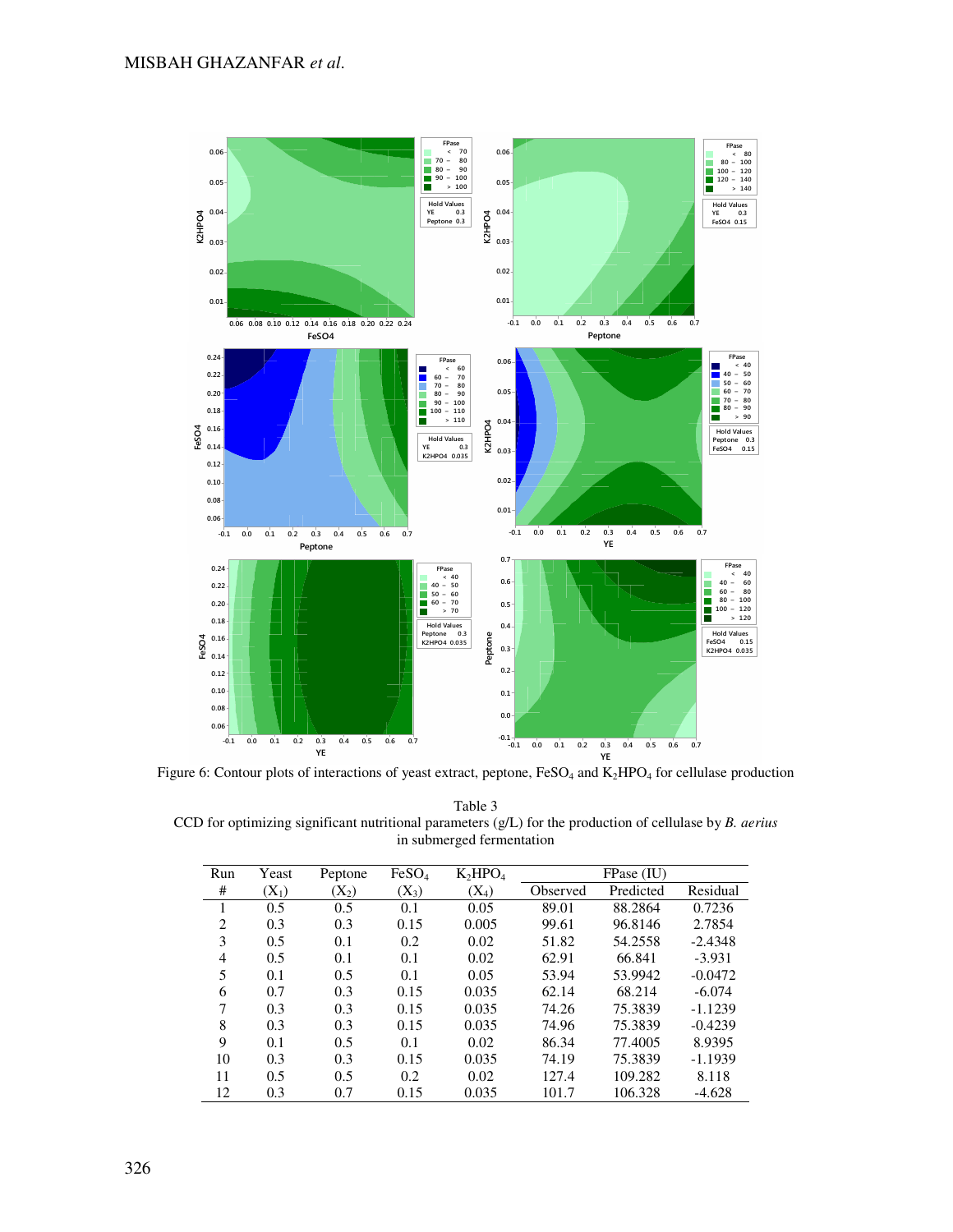# Cellulase

| 13 | 0.5    | 0.5    | 0.2  | 0.05  | 103.2 | 103.0112 | 0.1888     |
|----|--------|--------|------|-------|-------|----------|------------|
| 14 | 0.1    | 0.5    | 0.2  | 0.02  | 60.99 | 77.8453  | $-16.8553$ |
| 15 | 0.1    | 0.1    | 0.2  | 0.02  | 63.57 | 58.1499  | 5.4201     |
| 16 | 0.3    | 0.3    | 0.15 | 0.035 | 74.16 | 75.3839  | $-1.2239$  |
| 17 | 0.5    | 0.5    | 0.1  | 0.02  | 109.5 | 108.0345 | 1.4855     |
| 18 | 0.5    | 0.1    | 0.2  | 0.05  | 68.21 | 71.0127  | $-2.8027$  |
| 19 | 0.3    | 0.3    | 0.25 | 0.035 | 74.71 | 71.7903  | 2.9197     |
| 20 | 0.1    | 0.5    | 0.2  | 0.05  | 77.99 | 67.9162  | 10.0738    |
| 21 | 0.3    | 0.3    | 0.15 | 0.035 | 79.33 | 75.3839  | 3.9461     |
| 22 | 0.3    | 0.3    | 0.15 | 0.065 | 83.71 | 90.1651  | $-6.4551$  |
| 23 | $-0.1$ | 0.3    | 0.15 | 0.035 | 40.22 | 37.8158  | 2.4042     |
| 24 | 0.1    | 0.1    | 0.2  | 0.05  | 67.28 | 71.2485  | $-3.9685$  |
| 25 | 0.5    | 0.1    | 0.1  | 0.05  | 84.48 | 70.1207  | 14.3593    |
| 26 | 0.3    | 0.3    | 0.05 | 0.035 | 63.88 | 70.4535  | $-6.5735$  |
| 27 | 0.1    | 0.1    | 0.1  | 0.02  | 68.82 | 71.5378  | $-2.7178$  |
| 28 | 0.3    | 0.3    | 0.15 | 0.035 | 76.14 | 75.3839  | 0.7561     |
| 29 | 0.3    | $-0.1$ | 0.15 | 0.035 | 69.34 | 68.4668  | 0.8732     |
| 30 | 0.1    | 0.1    | 0.1  | 0.05  | 69.13 | 71.1592  | $-2.0292$  |
| 31 | 0.3    | 0.3    | 0.15 | 0.035 | 74.62 | 75.3839  | $-0.7639$  |
|    |        |        |      |       |       |          |            |

Table 4 Analysis of variance for FPase production

| Source                              | DF                       | Adj SS                       | Adj MS  | F-Value | P-Value |
|-------------------------------------|--------------------------|------------------------------|---------|---------|---------|
| Model                               | 14                       | 7750.24                      | 553.59  | 8.74    | 0.000   |
| Linear                              | 4                        | 3605.28                      | 901.32  | 14.23   | 0.000   |
| $X_1$                               | $\mathbf{1}$             | 1386.07                      | 1386.07 | 21.88   | 0.000   |
| $X_2$                               | $\mathbf{1}$             | 2150.20                      | 2150.20 | 33.95   | 0.000   |
| $X_3$                               | 1                        | 2.68                         | 2.68    | 0.04    | 0.840   |
| $X_4$                               | $\mathbf{1}$             | 66.32                        | 66.32   | 1.05    | 0.321   |
| Square                              | $\overline{\mathcal{L}}$ | 1979.41                      | 494.85  | 7.81    | 0.001   |
| $X_1^2$                             | $\mathbf{1}$             | 894.28                       | 894.28  | 14.12   | 0.002   |
|                                     | 1                        | 257.94                       | 2257.94 | 4.07    | 0.061   |
| $\frac{\text{X}_2^2}{\text{X}_3^2}$ | $\mathbf{1}$             | 32.46                        | 32.46   | 0.51    | 0.484   |
| $X_a^2$                             | $\mathbf{1}$             | 585.91                       | 585.91  | 9.25    | 0.008   |
| 2-way interaction                   | 6                        | 2165.55                      | 360.92  | 5.70    | 0.002   |
| $X_1^* X_2$                         | 1                        | 1248.26                      | 1248.26 | 19.71   | 0.000   |
| $X_1^* X_3$                         | 1                        | 0.64                         | 0.64    | 0.01    | 0.921   |
| $X_1^* X_4$                         | 1                        | 13.38                        | 13.38   | 0.21    | 0.652   |
| $X_2^* X_3$                         | 1                        | 191.34                       | 191.34  | 3.02    | 0.101   |
| $X_2^* X_4$                         | $\mathbf{1}$             | 530.28                       | 530.28  | 8.37    | 0.011   |
| $X_3^* X_4$                         | $\mathbf{1}$             | 181.64                       | 181.64  | 2.87    | 0.110   |
| Error                               | 16                       | 1013.44                      | 63.34   |         |         |
| Lack-of-fit                         | 10                       | 992.34                       | 99.23   | 28.211  | 0.000   |
| Pure error                          | 6                        | 21.11                        | 3.52    |         |         |
| Total<br>inaasta aintua at V        | 30<br>$\mathbf{v}$       | 8763.68<br>$E_{\alpha}$ co v | $V$ IDO |         |         |

 $X_1$  = yeast extract,  $X_2$  = peptone,  $X_3$  = FeSO<sub>4</sub>,  $X_4$  = K<sub>2</sub>HPO<sub>4</sub>

Thakkar and Saraf employed PBD followed by CCD to get the best medium for the production of cellulase enzyme from *Bacillus amyloliquefaciens* MBAA3, which revealed an optimal concentration of  $MgSO<sub>4</sub>$  (0.275 g), CMC  $(1.84 \text{ g})$ , and pH  $(8.5)$  in media for highest enzyme production. $^{13}$  In a recent study, Tabssum *et al.* used CCD followed by BBD for optimizing the production of cellulase from *Bacillus cereus*.

Their results indicated maximum production of cellulase at 2% poplar waste biomass, 0.09% MgSO4, 0.04% peptone, 0.5% yeast extract, initial medium pH of 9.0, and inoculum size of 2% v/v at 37 °C for 24 h of SmF, with agitation speed of 120 rpm.<sup>34</sup>

This indigenously produced cellulase was used for hydrolysis of raw seed pods of *B. ceiba*. Maximum saccharification was observed after 24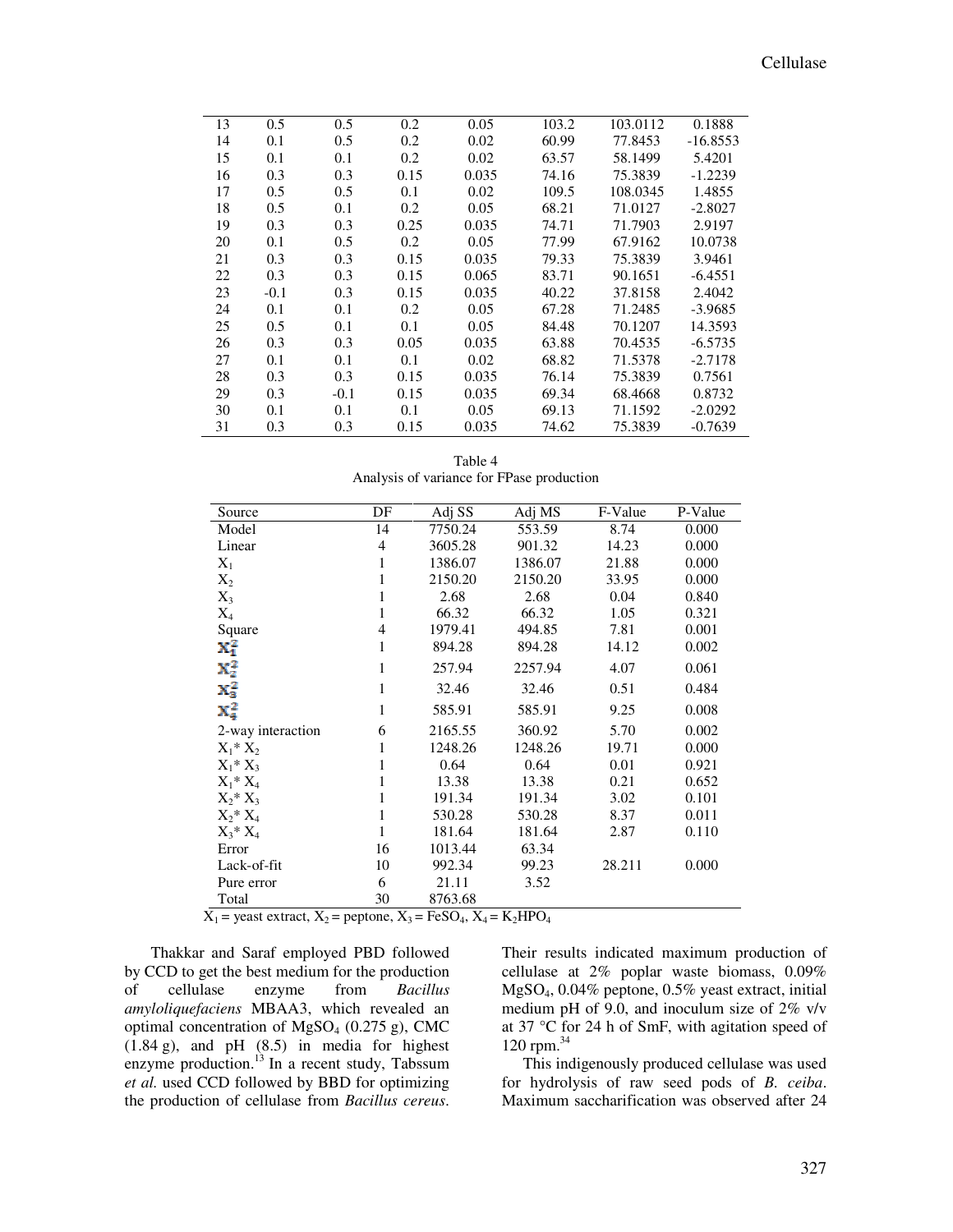h (Fig. 7). As hydrolysis time proceeded beyond 24 h, a decline in saccharification was observed. Our earlier report found maximum saccharification of 38% and 28.4% in KOH steam pretreated and KOH pretreated *B. ceiba* after 24 h using indigenous cellulase. $34$  Tabssum and others found maximum hydrolysis percent (11.5%) of poplar biomass using indigenous cellulase produced by *Bacillus cereus*. 35

The biostoning process aims at giving denim a more uniformly aged appearance. In fact, along with an external mechanical agitation, crude cellulase is mainly responsible for an effective indigo dye removal and soft texture of denim fabric.<sup>36</sup> The activity of crude enzyme was compared with that of commercial enzyme, while distilled water was taken as control. The enzyme activity was determined periodically after each hour, *i.e.* from  $1<sup>st</sup>$  hour to  $4<sup>th</sup>$  hour, as described in

Table 5. A significant and clear change in texture, as well in colour, was noticed (Fig. 8). Thus, the cellulase produced in the present work can be successfully used for enzymatic biostoning of denim fabrics (black, indigo, blue), which is an eco-friendly and efficient approach to denim finishing.

The results of our present study are in agreement with those reported previously in the literature, where cellulase produced by *Bacillus subtilis subsp. inaquosorum* was used for denim biostoning. The authors' findings showed that crude CMCase significantly increased denim weight loss percent and indigo dye removal percent, as compared with the buffer only treatment. This confirms the use of cellulase as an efficient and environmentally friendly option to replace chemicals and stones in denim finishing. $37$ 



Figure 7: Saccharification of raw seed pods of *B. ceiba* using indigenous cellulase

| $Sr. N^{\overline{o}}$  | Colour       | Control | Commercial | Indigenous |  |  |  |  |
|-------------------------|--------------|---------|------------|------------|--|--|--|--|
| $1st$ Hour              |              |         |            |            |  |  |  |  |
| 1                       | <b>Black</b> | 1.125   | 1.112      | 1.147      |  |  |  |  |
| 2                       | Indigo       | 1.135   | 1.142      | 1.099      |  |  |  |  |
| 3                       | Blue         | 1.114   | 1.101      | 1.111      |  |  |  |  |
| 2 <sup>nd</sup><br>Hour |              |         |            |            |  |  |  |  |
| 1                       | Black        | 1.077   | 1.026      | 1.057      |  |  |  |  |
| 2                       | Indigo       | 1.100   | 1.027      | 1.027      |  |  |  |  |
| 3                       | Blue         | 1.090   | 1.056      | 1.061      |  |  |  |  |
| $3^{\text{rd}}$<br>Hour |              |         |            |            |  |  |  |  |
| 1                       | <b>Black</b> | 1.083   | 1.064      | 1.077      |  |  |  |  |
| 2                       | Indigo       | 1.202   | 1.028      | 1.097      |  |  |  |  |
| 3                       | Blue         | 1.046   | 1.115      | 1.066      |  |  |  |  |
| $4th$ Hour              |              |         |            |            |  |  |  |  |
| 1                       | <b>Black</b> | 1.121   | 1.106      | 1.110      |  |  |  |  |
| $\overline{c}$          | Indigo       | 1.090   | 1.076      | 1.226      |  |  |  |  |
| 3                       | Blue         | 1.113   | 1.191      | 1.092      |  |  |  |  |

Table 5 Effect of enzyme treatment on denim jeans (OD at 390 nm)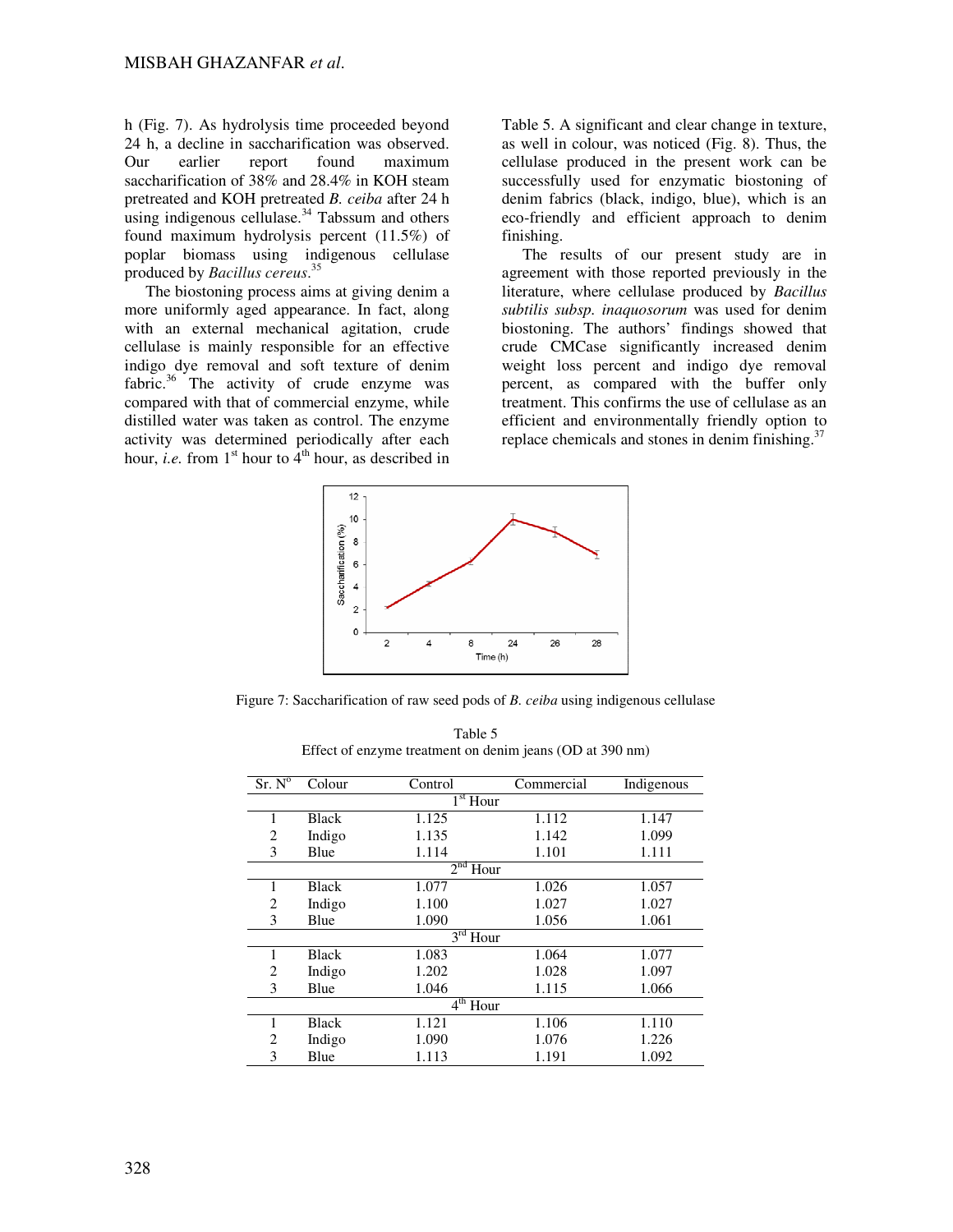

Figure 8: Biostoning of differently colored denim fabrics with indigenous cellulase

### **CONCLUSION**

The present study used RSM to identify the optimum conditions for obtaining maximum cellulase production using *B. aerius*. The maximum cellulase production was found to be of 117.45 IU/mL/min under optimized conditions. The results achieved in this investigation demonstrated that *B. aerius* has cellulolytic potential and can easily be employed for industrial exploitation in saccharification of lignocellulose biomass for the production of biofuel. Also, the cellulase enzyme proved to be of interest in denim finishing treatments, specifically, in biostoning.

*ACKNOWLEDGMENT:* This work was supported by the Scientific Research Deanship at King Khalid University, Abha, Saudi Arabia, with financial support through the Large Research Group Project under grant number RGP.02/87/43 and the Department of Biotechnology, University of Sargodha, Pakistan.

### **REFERENCES**

1 S. Lavudi, S. O. M. Harinder and N. Laximi, *Helix*, **3**, 261 (2013)

N. Darabzadeh, Z. Hamidi Esfahani and P. Hejazi, *Food Sci*. *Nutr*., **7**, 572 (2018), https//doi/full/10.1002/fsn3.852

<sup>3</sup> R. N. da Silva, L. F. de Andrade Melo and C. L. L. Finkler, *Biotechnol*. *Rep*., **29**, e00599 (2021), https//doi.org/10.1016/j.btre.2021.e00599

<sup>4</sup> X. Liming and S. Xueliang, *Bioresour*. *Technol*., **91**, 259 (2004), https//doi.org/10.1016/S0960- 8524(03)00195-0

<sup>5</sup> R. R. Singhania, R. K. Sukumaran, A. K. Patel, C. Larroche and A. Pandey, *Enzyme Microb*. *Technol*., **46**, 541 (2010), https//doi.org/10.1016/j.enzmictec.2010.03.010

<sup>6</sup> Y. Abdulhadi and V. Ashish, *Cellulose Chem*. *Technol*., **55**, 605 (2021), https//doi.org/10.35812/CelluloseChemTechnol.2021.5 5.49

<sup>7</sup> A. Shweta, *Biotechnol*. *Res*., **1**, 108 (2015)

<sup>8</sup> M. Ghazanfar, M. Irfan and M. Nadeem, *Energy Sources*, *Part A*, **40**, 1114 (2018), https//doi.org/10.1080/15567036.2018.1474291

9 T. Indumathi, R. Jayaraj, P. S. Kumar, V. G. Krishnaswamy, A. A. Ghfar *et al*., *Chemosphere*, **287**, 132088 (2022),

https//doi.org/10.1016/j.chemosphere.2021.132088

<sup>10</sup> V. K. Nathan, M. E. Rani, R. Gunaseeli and N. D. Kannan, *J*. *Clean*. *Prod*., **203**, 926 (2018), https//doi.org/10.1016/j.jclepro.2018.08.335

<sup>11</sup> M. Sežun, G. Lavric and S. Malalan, *Cellulose Chem*. *Technol*., **54**, 83 (2020), https//doi.org/10.35812/CelluloseChemTechnol.2020.5 4.09

 $12 V$ . S. Santhi, A. Gupta, S. Saranya and S. R. D. Jebakumar, *Biotechnol*. *Rep*., **1**, 8 (2014), https//doi.org/10.1016/j.btre.2014.05.002

<sup>13</sup> A. Thakkar and M. Saraf, *Nat. Prod*. *Bioprosp*., **4**, 341 (2014), https//doi.org/10.1007/s13659-014-0046-y <sup>14</sup> S. Mrudula and R. Murugammal, *Braz*. *J*. *Microbiol*., **42**, 1119 (2011), https//doi.org/10.1590/S1517-838220110003000033

<sup>15</sup> F. D. Otajevwo and H. S. A. Aluyi, *Modern Appl*. *Sci*., **5**, 141 (2011), https//doi.org/10.5539/mas.v5n3p141

<sup>16</sup> T. Shankar and L. Isaiarasu, *Global J*. *Biotechnol*. *Biochem*., **7**, 1 (2012)

<sup>17</sup> H. Zhang and J. Wu, *Environ*. *Technol*. *Innov*., **26**, 102238 (2022),

https//doi.org/10.1016/j.eti.2021.102238

<sup>18</sup> M. Ghazanfar, M. Irfan, M. Nadeem, H. A. Shakir, M. Khan *et al*., *Cellulose Chem*. *Technol*., **55**, 821 (2021),

https//doi.org/10.35812/CelluloseChemTechnol.2021.5 5.69

<sup>19</sup> S. Khalid, M. Irfan, H. A. Shakir and J. I. Qazi, *J*. *Marine Sci*. *Technol*., **25**, 581 (2017), https//doi.org/10.6119/JMST-017-0518-1

<sup>20</sup> T. K. Ghose, *Pure Appl*. *Chem*., **59**, 257 (1987), https//doi.org/10.1351/pac198759020257